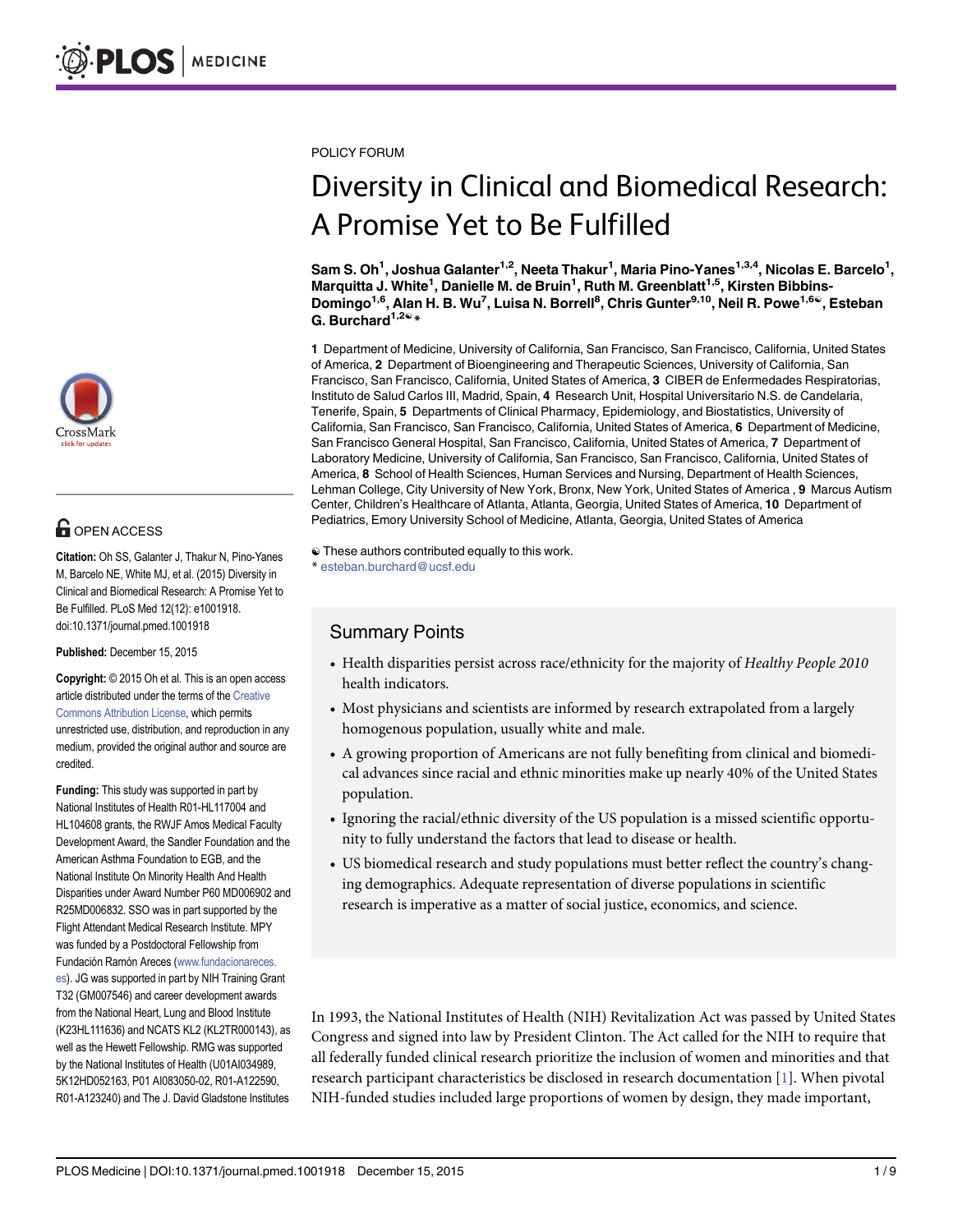<span id="page-1-0"></span>

(P01 AI083050-02). The content of this publication is solely the responsibility of the authors and does not necessarily reflect the views or policies of the Department of Health and Human Services, nor does mention of trade names, commercial products, or organizations imply endorsement by the US Government. The funders had no role in writing the article, decision to publish, or preparation of the manuscript but did provide feedback on the precision of wording regarding the award rate for non-white applicants for NIH grants and reviewer bias.

Competing Interests: The authors have read the journal's policy and have the following conflicts: EGB serves as an advisor to the National Academy of Sciences to advise them and the US Congress on gene-environment interactions. EGB also serves on the Expert Panel for President Obama's Precision Medicine Initiative. EGB, SSO, JG, NT, MPY, NEB, MJW, DMdB, KBD, AHBW, LNB, RMG, CG, and NRP are involved in health disparities research funded by NIH.

Abbreviations: BPA, bisphenol-A; BUILD, Building Infrastructure Leading to Diversity; IC, Institute or Center; NIH, National Institutes of Health; PMI, Precision Medicine Initiative.

Provenance: Not commissioned; externally peer reviewed

clinically relevant scientific contributions by identifying sex-specific differences in symptoms, pathologies, and treatment response  $[2-4]$  $[2-4]$  $[2-4]$  $[2-4]$ . In continuation of this effort, the NIH announced new measures to enhance gender equity [\[5\]](#page-6-0). Herein, we evaluate the impact of the Revitalization Act's other stated aim: diversifying study populations by race/ethnicity. We also make suggestions on what we believe will bolster the Revitalization Act's effect in shaping clinical and biomedical research and thereby provide guidance for President Obama's new Precision Medicine Initiative (PMI)  $[6]$  $[6]$ .

#### Disease Pattern, Clinical Presentation, and Therapeutic Response Can Vary Dramatically by Race/Ethnicity and Ancestral **Background**

Race is a social construct rooted in cultural identity and shaped by historic and current events, which influence an individual's behavior and place of residence. Genetic variation correlates with self-identified race  $\boxed{7}$ , and this genetic variation also correlates with clinical presentation and therapeutic response. Thus, while not every study needs to examine racial differences or include all racial/ethnic groups, we feel that the group(s) included should be representative of their larger population(s) such that including an adequate proportion of racially/ethnically diverse groups in clinical and biomedical research can provide meaningful opportunities to examine the complex relationship of ancestral influences, environmental exposures, and social factors. In turn, understanding the interaction between the social and environmental milieu with an individual's genomic profile and genetic ancestry can extend our understanding of disease pathology and expand therapeutic options for everyone [\[8](#page-6-0)]. For example, up to 75% of Pacific Islanders are unable to convert the antiplatelet drug clopidogrel into its active form and are at higher risk for adverse outcomes following angioplasty  $[9,10]$  $[9,10]$  $[9,10]$ . Other examples are listed in Table 1.

#### Table 1. Insights from studies conducted in diverse race/ethnic groups.

| <b>Trait</b>                    | <b>Findings</b>                                                                                                                                                                                                                                                                                                 |
|---------------------------------|-----------------------------------------------------------------------------------------------------------------------------------------------------------------------------------------------------------------------------------------------------------------------------------------------------------------|
| <b>Breast cancer</b>            | Differences in Native American ancestry at the estrogen receptor locus led to<br>discovery of a genetic variant that was protective against breast cancer in Latinas<br>[11]                                                                                                                                    |
| <b>Heart failure</b>            | A post-hoc analysis of clinical trials of fixed-dose combination of hydralazine and<br>isosorbide dinitrate suggested that black, but not white patients had a significant<br>reduction in mortality compared to placebo [12].                                                                                  |
| Increased preterm<br>birth rate | Exposures to endocrine disrupting chemicals such as bisphenol-A (BPA) are<br>more common among minorities who live in low socioeconomic strata. BPA<br>causes epigenetic alterations of the germ line resulting in increased preterm birth<br>rate; these alterations can pass down to future generations [13]. |
| Stevens-Johnson<br>syndrome     | The risk of carbamazepime-induced Stevens-Johnson syndrome due to<br>HLA-B*1502 is highest in populations of Southeast Asian and East Asian<br>ancestry [14].                                                                                                                                                   |
| Kidney disease                  | Genetic variants of APOL1 have been associated with kidney disease in<br>individuals of African ancestry whose ancestors lived in regions of Africa endemic<br>with trypanosomiasis; these renal risk variants are largely absent in individuals of<br>European or Asian ancestry [15].                         |
| Response to efavirenz           | Blood levels and treatment response to this antiretroviral drug are influenced by<br>individual ancestral make up, which can be accounted for by polymorphisms of<br>cytochrome 2B6 and genetically defined ancestry [16,17].                                                                                   |

doi:10.1371/journal.pmed.1001918.t001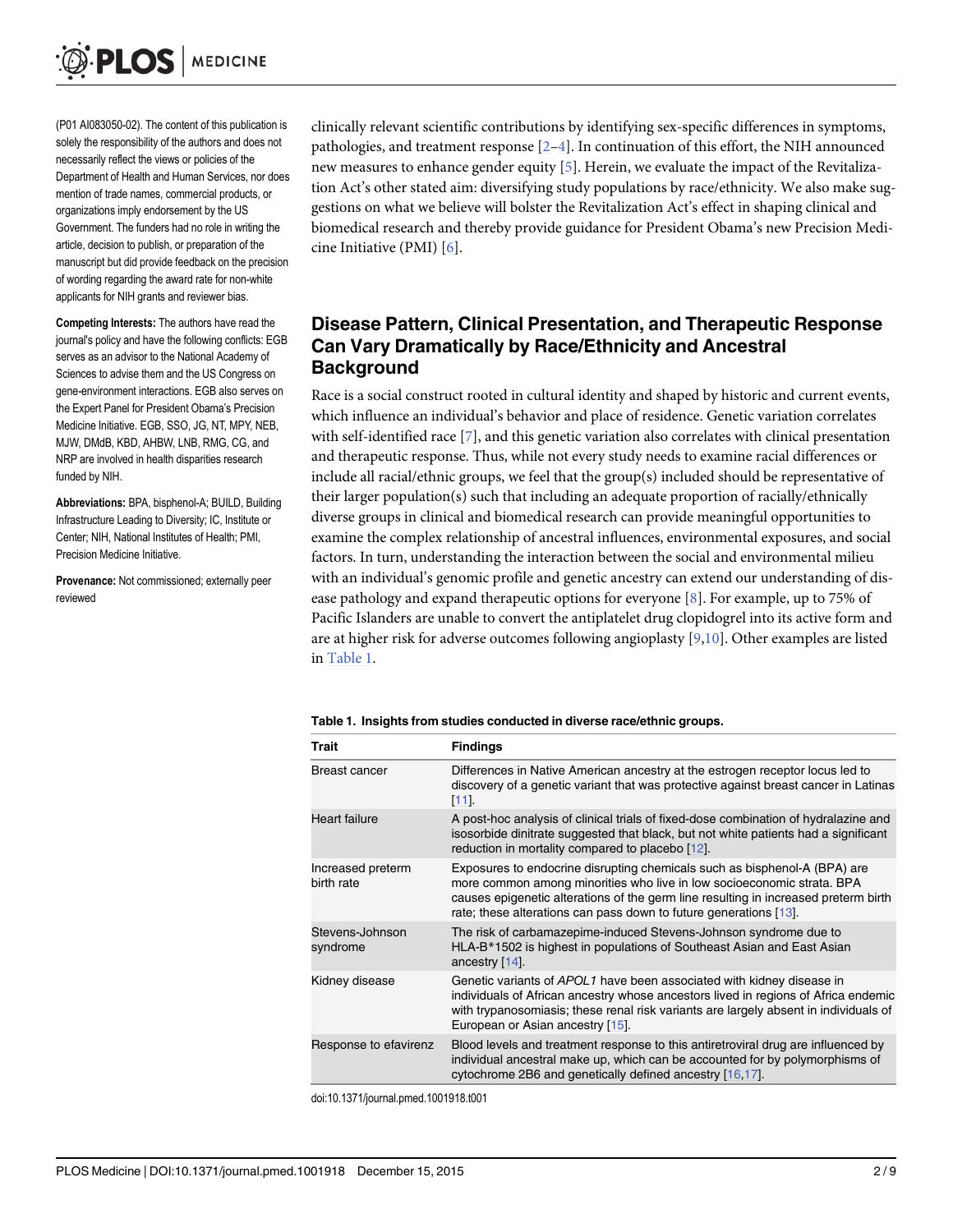#### <span id="page-2-0"></span>Past Research Has Under-Studied Minorities

The US has been regarded as a "global lead" and "exemplar" in biomedical and clinical health research since the end of the Cold War [[18\]](#page-6-0). Yet, few US biomedical studies focus recruitment efforts on attaining adequate minority representation, nor do they focus their research attention to factors most relevant to minority health [\[19\]](#page-6-0). Since the passage of Revitalization Act in 1993, less than 2% of more than 10,000 cancer clinical trials funded by the National Cancer Institute included enough minority participants to meet the NIH's own criteria and goals [[20\]](#page-6-0). Moreover, less than 5% of NIH-funded respiratory research reported inclusion of racial/ethnic minorities [[21](#page-6-0)]. Minority enrollment in cancer clinical trials remains inadequate despite striking racial/ethnic disparities in cancer incidence and mortality [[22,](#page-6-0)[23](#page-7-0)]. Similar incongruities between disease burden and representation in biomedical research exist for cardiovascular diseases and diabetes [\[24,25\]](#page-7-0). These disparities have economic consequences: eliminating racial/ ethnic health disparities would have reduced total medical costs during 2003–2006 by more than \$1.2 trillion [\[26\]](#page-7-0). Some NIH reviewers have argued that the inclusion of diverse groups will increase the financial costs of clinical and biomedical research. However, it is generally agreed upon that the long-term financial benefits outweigh short-term expenses [\[27\]](#page-7-0). The social, biomedical, and economic costs of inaction are ameliorated by a new appreciation for the clinical and biomedical benefits achieved through precision medicine when applied to all populations [[6\]](#page-6-0). The proportion of taxpayers who have not gained optimal benefit from scientific discoveries they are funding continues to grow with the changing US demographics. Therefore, ensuring that diverse populations are adequately included in scientific research is imperative not only in terms of scientific integrity and fiduciary responsibility but also as a matter of social justice.

#### Barriers to Diversify Research Need Concerted Attention

While US minorities may be as willing to participate in health research as non-Hispanic whites [\[28](#page-7-0)], barriers to participation among minority populations must be addressed and will require buy-in from stakeholders: funders, academic institutions, investigators, and potential research participants [[29\]](#page-7-0). Minority populations often have limited access to specialty care centers that serve as referral sources for clinical studies, resulting in a lack of an effective referral base [\[30\]](#page-7-0). Other barriers include, but are not limited to, fears of exploitation in medical research [\[31\]](#page-7-0), financial constraints [\[32\]](#page-7-0), competing demands of time, lack of access to information and comprehension about research, unique cultural and linguistic differences, fears of unintended outcomes, stigmatization, and health care discrimination [\[31\]](#page-7-0).

Highly feasible changes can increase minority participation despite the challenges described. Ideally, investigators would reflect the communities being studied. Given the tremendous disparities in our biomedical workforce, we must seek out other realistic solutions. For example, some participants prefer studies that include research staff who share their same culture and with whom they can communicate in their own language  $[31]$  $[31]$ . Potential contributors are also more likely to partake when recruited by research staff they personally know or with whom they identify [[33,34\]](#page-7-0). Town hall meetings and study newsletters can be adapted to the language and reading level requirements of target groups; these can describe how collected data will be used, ensuring transparency and allaying fears stemming from lack of information [[29](#page-7-0)]. Challenges of transportation, childcare, work hour considerations, and meals can be addressed via payment, travel support, flexible recruitment hours and locations, provision of food during study visits, and positioning study sites in areas with diverse residents. To compensate for the limited internal referral base, tertiary care centers can partner with community health care providers. Targeted advertising (e.g., on public transportation) can reach potential participants at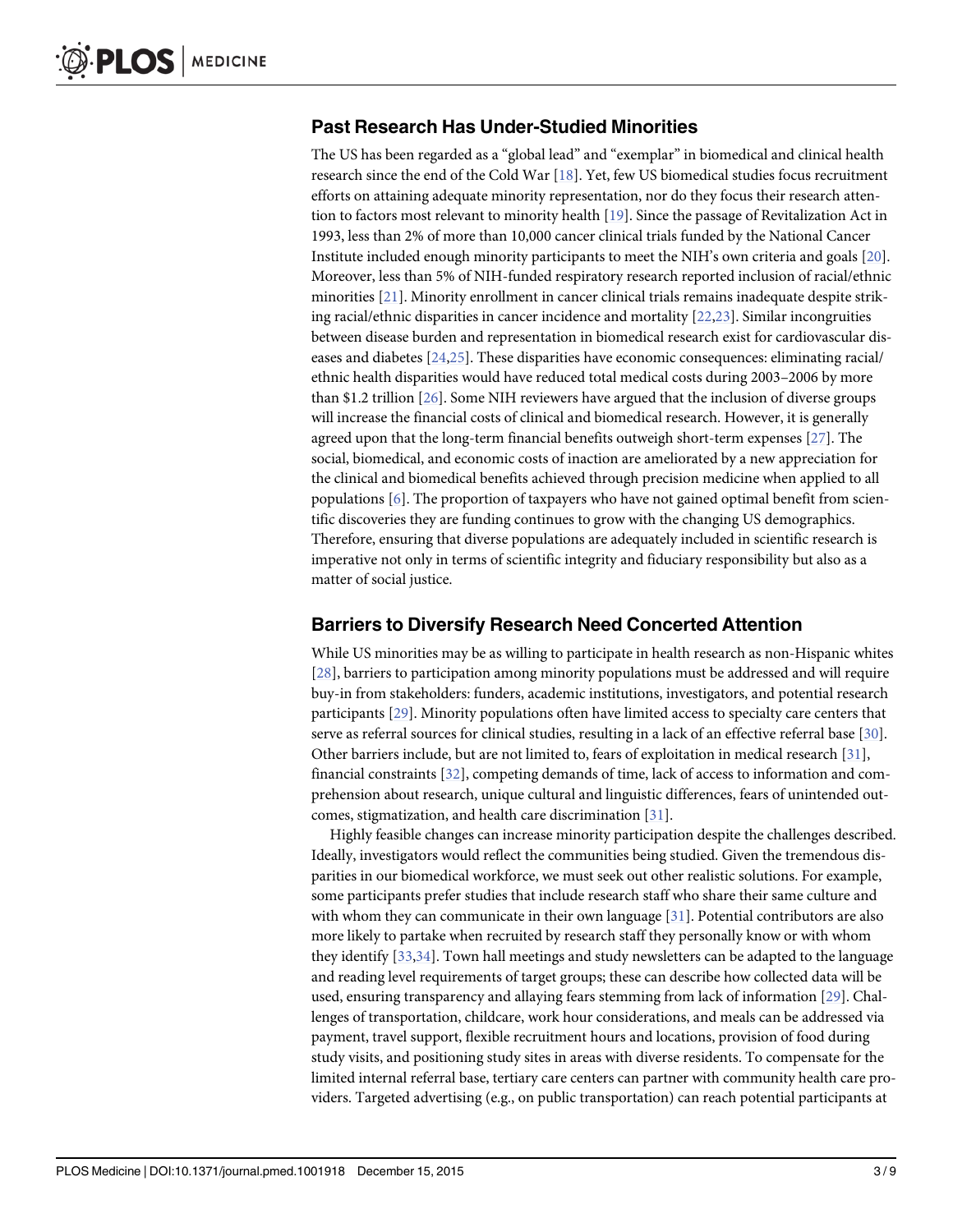<span id="page-3-0"></span>a moderate cost. Nonetheless, outreach and external partnerships introduce costs and effort that can raise recruitment budgets. The Revitalization Act specifically prohibits cost considerations from being a reason to exclude minorities, and NIH study sections are instructed to disregard budgetary requests in evaluating a project's scientific merit. However, our experience in grant reviewing has been that in practice, the size of budgetary requests can bias reviewers. Grant applicants, in turn, react by submitting proposals with inadequate budgets to recruit minority participants so as not to "raise eyebrows" of reviewers.

Minorities would likely to be as willing to be involved in research as whites if problems of diversity could be better addressed. Some of these problems may stem from issues within the research community and its own profound diversity gap. Minority physicians and scientists are more likely to conduct research in minority populations and are often best suited to gain the trust of minority communities, but they are also significantly underrepresented in medical and scientific communities [[35](#page-7-0)]. For example, blacks or African Americans and Hispanics, respectively, represented only 4.3% and 7.2% of doctorate degree awardees in biomedical sciences in 2013, although they represented 13.9% and 17.2% of the US population during the same period [\[36\]](#page-7-0). Moreover, less than 2% of NIH principal investigators on research project grants are black [[37\]](#page-7-0), a proportion much lower than in the general US population (10.2%) [\[38\]](#page-7-0). Similar disparities were observed for Latinos (3.4% versus 12.5%), American Indians and Alaska Natives (0.4% versus 0.7%), and Native Hawaiians and other Pacific Islanders (1.2% versus 10.2%).

To further complicate the picture, an NIH study of research grant awards found that the proportion of applications funded was 13% lower for blacks or African Americans and 4% lower for Asians than among whites [\[39\]](#page-7-0). According to demographic information provided by the NIH's Office of Extramural Research under the Freedom of Information Act, the award rate for R01 or equivalent grants has been consistently lower among non-white applicants (Pacific Islander, Native Hawaiian, African American, American Indian, and Asian) than white applicants (42.1% versus 48.6% in 1985 and 19.3% versus 23.3% in 2013) [\[40\]](#page-7-0).

Contributors to funding disparities arise throughout the research application review process [\[41](#page-7-0)]. The NIH has commented on reviewer bias [\[42\]](#page-7-0), acknowledging that the probability of funding after peer review does not differ by race, but that minority investigators tend to receive lower priority scores from peer review, indicating that the review process is biased against applications from minority investigators. The relative absence of minority participants throughout the research application evaluation process may contribute to this problem, since underrepresented minorities comprised 10% of NIH study section reviewers in 2000 and only 10.9% in 2013 [\[40\]](#page-7-0). Increasing minority representation within the research community could in itself promote better science. Diverse research teams are more likely to have diverse ideas [\[43](#page-7-0)], which may explain why manuscripts authored by multi-ethnic research teams are more likely to be cited than publications authored by authors of the same ethnicity [\[44\]](#page-7-0). However, since study section members are drawn from the pool of successfully funded researchers, funding disparities have a self-perpetuating effect [[45](#page-7-0)] and functionally eliminate scientists best suited to respond to the call to action we describe.

#### How Can the NIH (Re)catalyze Diversity in Research?

The Revitalization Act intended to re-catalyze diversity in biomedical research by increasing minority representation. President Obama's Precision Medicine Initiative plans to enroll a cohort of 1 million or more Americans that will provide the platform for expanding our knowledge and benefit the nation for many years to come. It is time to heed the President's call to action, given the changing US demographics. The NIH should be empowered to set and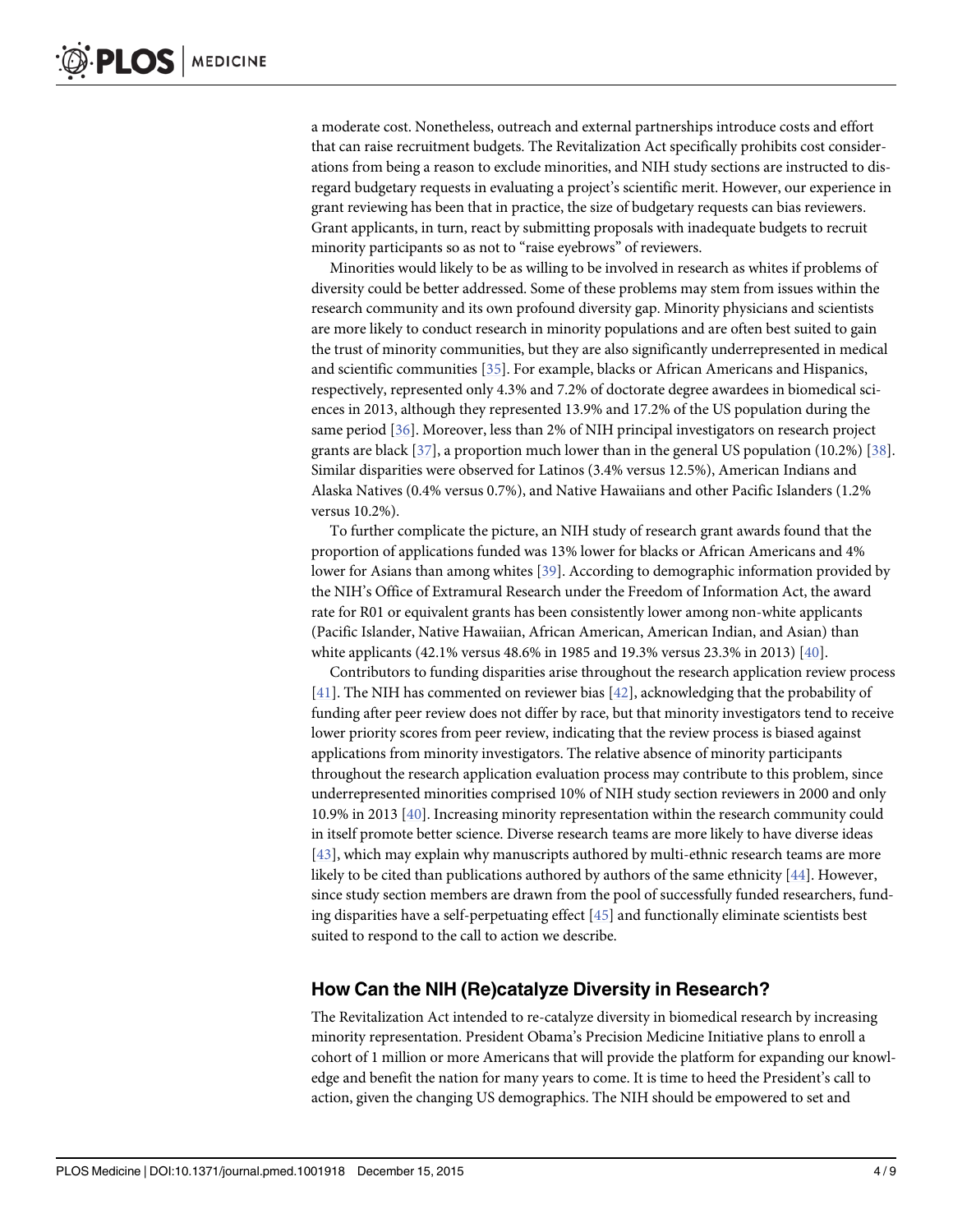<span id="page-4-0"></span>enforce recruitment of diverse research populations as the default and require scientific justification for limited or selected study population enrollment, as they have just created policies to do for sex balance [[5](#page-6-0)]. Other US government agencies (e.g., Centers for Disease Control and Prevention, Food and Drug Administration, Agency for Healthcare Research and Quality, Patient-Centered Outcomes Research Institute, Department of Defense) should be similarly empowered. Recruitment approaches should be formally included as criteria for scientific merit scoring, rather than the current application of such criteria after scoring.

In this vein, the NIH should include race/ethnicity as a criterion for assigning priority scores to ensure that well-characterized cohorts and clinical trials not only answer questions relevant to the growing diversity of the US population but are also appropriately statistically powered. The same techniques for monitoring sex/gender inclusion [\[5](#page-6-0)] should be used to explicitly review minority accruals over the course of the award, and adjust funding levels accordingly. We believe this would prompt researchers of all racial/ethnic and cultural backgrounds to incorporate understudied populations in their research studies.

To their credit, the NIH is actively addressing many of the issues we have mentioned. Following President Obama's PMI announcement during his 2015 State of the Union address, the NIH has actively solicited feedback [\[46\]](#page-8-0) to help guide creation of a diverse research cohort of 1 million or more Americans [[47](#page-8-0)]. The NIH has since hosted several workshops to develop a vision for building the national PMI cohort, and maximizing cohort diversity (across socioeconomic standing, geography, sexual orientation, education, and age, in addition to race/ethnicity) has been an ongoing topic at these workshops [\[48\]](#page-8-0). In particular, participant and public engagement, diversity and inclusion, and health disparities considerations for the development of a national research cohort were among the topics discussed at a workshop dedicated to participant engagement and health equity  $[49]$ .

We applaud and encourage the NIH's focus on diversifying the makeup of the forthcoming PMI cohort. To build on these efforts, an administrative supplement for currently funded research to investigate racial/ethnic differences in health and therapeutics should be created, similar to efforts by the Office of Research on Women's Health to promote discovery of sex differences [[50\]](#page-8-0). This supplement would be hypothesis-generating and show the NIH's commitment to diversify study populations throughout all Institutes. The NIH should also incentivize collaboration amongst groups with similar approaches and data elements so that adequately powered analyses can examine racial/ethnic differences.

Applications from minority-serving institutions should be judged on their capacity to conduct research rather than relying on the institutions' research track records. In our experience, applications from institutions with strong community ties are better equipped to enroll and retain subjects in clinical and biomedical research. The importance and novelty of studies focused primarily or solely on minority populations should be recognized for their validity and worth, as these may be the only studies to recruit sufficient minority participants to determine whether research findings can be generalized to these populations.

Given the systemic bias against minority scientists, the solution does not lie in simply increasing the number of competitive applicants. To this end, the NIH is actively funding investigations to understand and eliminate discrepancies for minority investigators in the peer review process [\[51\]](#page-8-0). In September 2014, the NIH announced [\[52\]](#page-8-0) winners of two competitions on increasing the fairness and impartiality of the scientific review process and for novel methods of identifying bias. A program assessing the complete anonymization of grant applications is also being piloted [[53](#page-8-0)]. These efforts are part of a larger campaign to identify and root out unconscious bias in peer review  $[41,51]$  $[41,51]$  $[41,51]$  $[41,51]$  $[41,51]$ . The NIH must act on these data to ensure a just and fair voice for all stakeholders.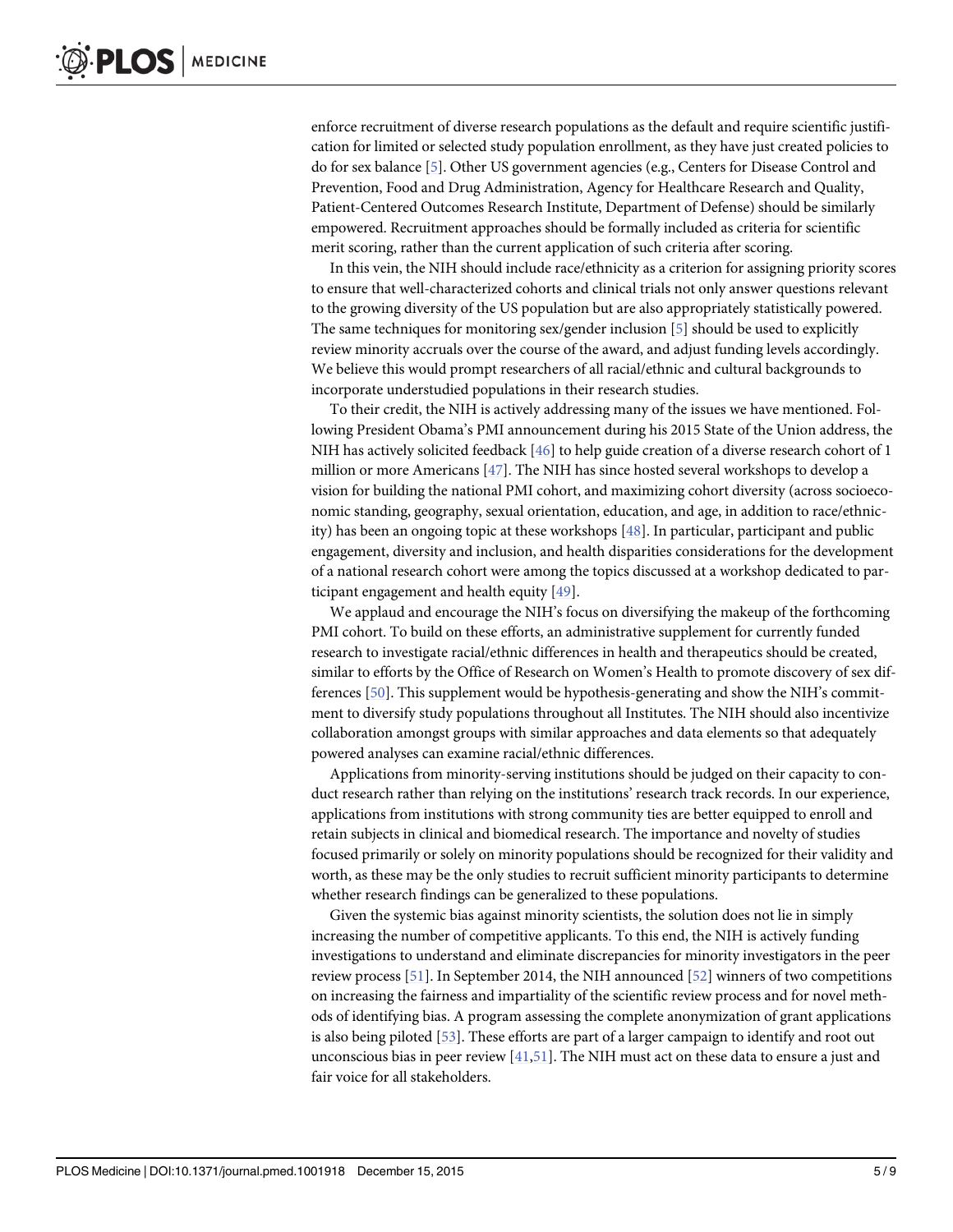<span id="page-5-0"></span>NIH proposals passing scientific peer review are forwarded to a second level of review, conducted by Institute and Center (IC) National Advisory Councils or Boards (henceforth referred to as "Councils"). NIH Councils make funding decisions based on the priority score and the priorities of the IC, which have varying levels of discretionary funds. A reasonable way to fund meritorious applications that reflect the diversity priorities of the ICs is to use the discretion of the Councils. Other NIH efforts to increase support for the diversity pipeline (e.g., NIH's Build-ing Infrastructure Leading to Diversity (BUILD) Initiative [[54](#page-8-0)]) and for diversity-related scientific initiatives are commendable, but in the absence of strong changes throughout the review process, research will continue to suffer.

#### Inclusive Research Needs the Support of the Entire Country

Efforts by the NIH and other agencies to address disparities in research priorities will have limited impact unless broader themes of political and economic inequality are addressed. The most important changes in our approach to science will only come when we consider inclusion and diversity important by default—not just in biomedical science, but in all aspects of society. Homogeneity in study populations will cease when racial/ethnic and socioeconomic diversity are considered socially desirable and social norms [\[55\]](#page-8-0), be it in study populations, academic faculty, NIH study sections, or boardrooms and classrooms.

We have suggested a number of measures for the NIH to build upon the Revitalization Act. Despite the Act's stipulation that cost not be used as justification for failure to enroll diverse populations, no discussion of new mandates for NIH-funded research can take place without addressing the crisis of declining inflation-adjusted NIH budgets. Society and patients will benefit when the NIH exercises the full scope of power provided under the 1993 Act: a call for the inclusion of historically under-represented communities in clinical research. The NIH alone will not be able to correct the disparities or inequities of the health care system, but it can send a powerful message that may promote changes in our health care and health science systems. There must be a collective will to prioritize diversifying our study populations, rallied by outreach to the lay community to educate voters who can exercise their franchise to their own best health care interests.

Fulfilling the promise of the Revitalization Act does not pit a future of precision medicine and the advancement of science against the realization of social justice for under-represented communities. Rather, the choice to study diverse populations is itself a promising path toward sound science. By reprioritizing our approach to clinical research and recruitment, we may accomplish an even greater goal: to usher in a new era of scientific discovery and health prosperity for all citizens of the world.

#### Author Contributions

Wrote the first draft of the manuscript: EGB SSO JG NT MPY NEB DMdB KBD AHBW LNB RMG CG NRP. Contributed to the writing of the manuscript: EGB SSO JG NT MPY NEB MJW DMdB KBD AHBW LNB RMG CG NRP. Agree with the manuscript's results and conclusions: EGB SSO JG NT MPY NEB MJW DMdB KBD AHBW LNB RMG CG NRP. All authors have read, and confirm that they meet, ICMJE criteria for authorship.

#### References

[1.](#page-0-0) US Congress. National Institutes of Health Revitalization Act of 1993: Act to Amend the Public Health Service Act to Revise and Extend the Programs of the National Institutes of Health, and for Other Purposes. Public Law Washington, DC; 1993 pp. 103–143.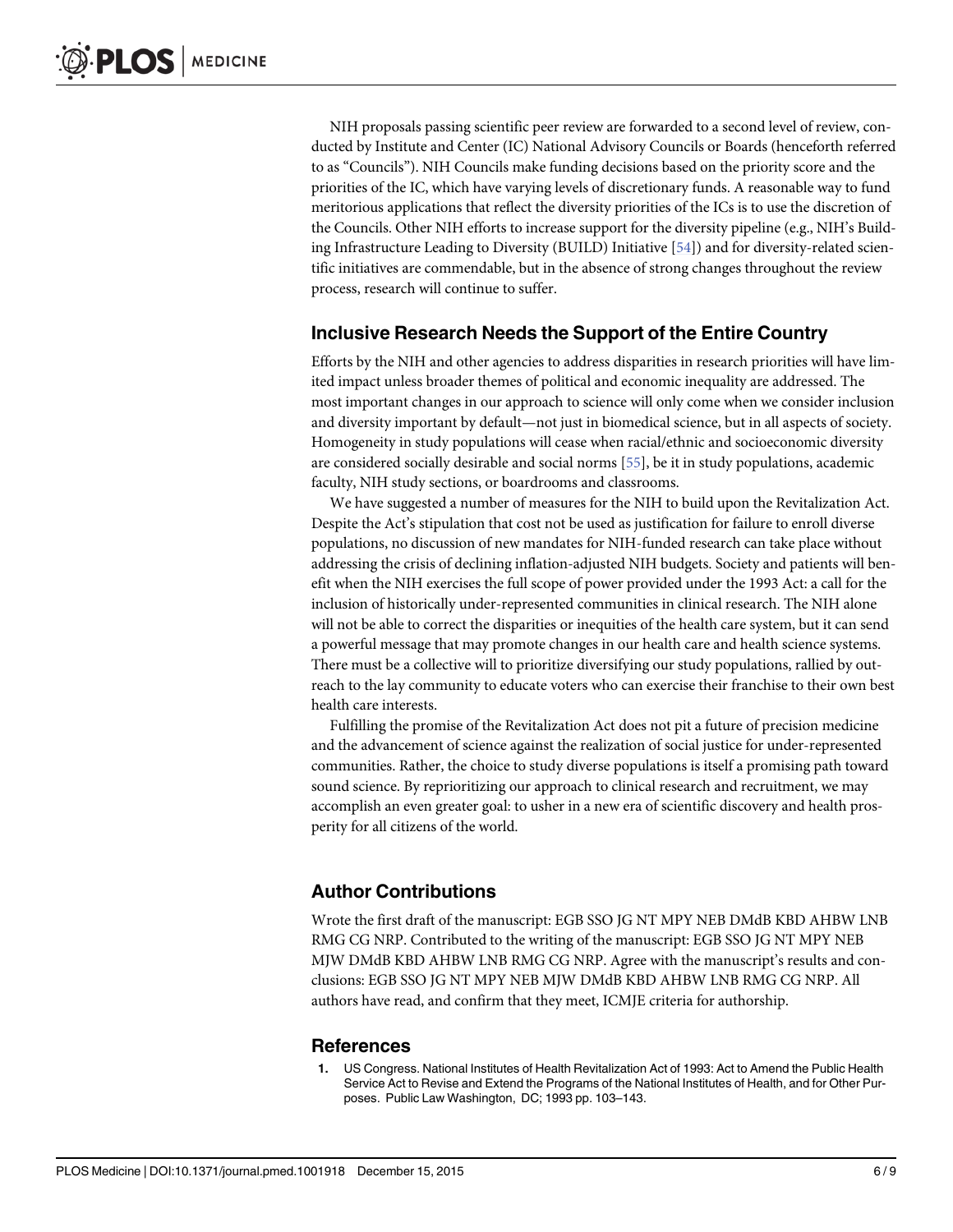- <span id="page-6-0"></span>[2.](#page-1-0) Canto JG, Goldberg RJ, Hand MM, Bonow RO, Sopko G, Pepine CJ, et al. Symptom presentation of women with acute coronary syndromes: myth vs reality. Archives of internal medicine. 2007; 167: 2405–2413. doi: [10.1001/archinte.167.22.2405](http://dx.doi.org/10.1001/archinte.167.22.2405) PMID: [18071161](http://www.ncbi.nlm.nih.gov/pubmed/18071161)
- 3. Gandhi M, Aweeka F, Greenblatt RM, Blaschke TF. Sex differences in pharmacokinetics and pharmacodynamics. Annu Rev Pharmacol Toxicol. 2004; 44: 499–523. doi: [10.1146/annurev.pharmtox.44.](http://dx.doi.org/10.1146/annurev.pharmtox.44.101802.121453) [101802.121453](http://dx.doi.org/10.1146/annurev.pharmtox.44.101802.121453) PMID: [14744256](http://www.ncbi.nlm.nih.gov/pubmed/14744256)
- [4.](#page-1-0) Rathore SS, Wang Y, Krumholz HM. Sex-based differences in the effect of digoxin for the treatment of heart failure. N Engl J Med. 2002; 347: 1403–1411. doi: [10.1056/NEJMoa021266](http://dx.doi.org/10.1056/NEJMoa021266) PMID: [12409542](http://www.ncbi.nlm.nih.gov/pubmed/12409542)
- [5.](#page-1-0) Clayton JA, Collins FS. Policy: NIH to balance sex in cell and animal studies. Nature. 2014; 509: 282– 283. PMID: [24834516](http://www.ncbi.nlm.nih.gov/pubmed/24834516)
- [6.](#page-1-0) Remarks by the President in State of the Union Address | January 20, 2015. 2015. [https://www.](https://www.whitehouse.gov/the-press-office/2015/01/20/remarks-president-state-union-address-january-20-2015) [whitehouse.gov/the-press-office/2015/01/20/remarks-president-state-union-address-january-20-2015](https://www.whitehouse.gov/the-press-office/2015/01/20/remarks-president-state-union-address-january-20-2015)
- [7.](#page-1-0) Burchard EG, Ziv E, Coyle N, Gomez SL, Tang H, Karter AJ, et al. The importance of race and ethnic background in biomedical research and clinical practice. N Engl J Med. 2003; 348: 1170–1175. doi: [10.](http://dx.doi.org/10.1056/NEJMsb025007) [1056/NEJMsb025007](http://dx.doi.org/10.1056/NEJMsb025007) PMID: [12646676](http://www.ncbi.nlm.nih.gov/pubmed/12646676)
- [8.](#page-1-0) Kaufman JS, Cooper RS, McGee DL. Socioeconomic status and health in blacks and whites: the problem of residual confounding and the resiliency of race. Epidemiology. 1997; 8: 621–628. PMID: [9345660](http://www.ncbi.nlm.nih.gov/pubmed/9345660)
- [9.](#page-1-0) Wu AH, White MJ, Oh SS, Burchard E. The Hawaii clopidogrel lawsuit: the possible effect on clinical laboratory testing. Per Med. 2015; 12: 179–181. doi: [10.2217/pme.15.4](http://dx.doi.org/10.2217/pme.15.4)
- [10.](#page-1-0) Mega JL, Simon T, Collet J-P, Anderson JL, Antman EM, Bliden K, et al. Reduced-function CYP2C19 genotype and risk of adverse clinical outcomes among patients treated with clopidogrel predominantly for PCI: a meta-analysis. JAMA: The Journal of the American Medical Association. 2010; 304: 1821– 1830. doi: [10.1001/jama.2010.1543](http://dx.doi.org/10.1001/jama.2010.1543) PMID: [20978260](http://www.ncbi.nlm.nih.gov/pubmed/20978260)
- [11.](#page-1-0) Fejerman L, Ahmadiyeh N, Hu D, Huntsman S, Beckman KB, Caswell JL, et al. Genome-wide association study of breast cancer in Latinas identifies novel protective variants on 6q25. Nat Commun. 2014; 5: 5260. doi: [10.1038/ncomms6260](http://dx.doi.org/10.1038/ncomms6260) PMID: [25327703](http://www.ncbi.nlm.nih.gov/pubmed/25327703)
- [12.](#page-1-0) Carson P, Ziesche S, Johnson G, Cohn JN. Racial differences in response to therapy for heart failure: analysis of the vasodilator-heart failure trials. Vasodilator-Heart Failure Trial Study Group. J Card Fail. 1999; 5: 178–187. PMID: [10496190](http://www.ncbi.nlm.nih.gov/pubmed/10496190)
- [13.](#page-1-0) Ranjit N, Siefert K, Padmanabhan V. Bisphenol-A and disparities in birth outcomes: a review and directions for future research. J Perinatol. 2010; 30: 2–9. doi: [10.1038/jp.2009.90](http://dx.doi.org/10.1038/jp.2009.90) PMID: [19587689](http://www.ncbi.nlm.nih.gov/pubmed/19587689)
- [14.](#page-1-0) Chung W-H, Hung S-I, Hong H-S, Hsih M-S, Yang L-C, Ho H-C, et al. Medical genetics: a marker for Stevens-Johnson syndrome. Nature. 2004; 428: 486–486. doi: [10.1038/428486a](http://dx.doi.org/10.1038/428486a) PMID: [15057820](http://www.ncbi.nlm.nih.gov/pubmed/15057820)
- [15.](#page-1-0) Genovese G, Friedman DJ, Ross MD, Lecordier L. Association of trypanolytic ApoL1 variants with kidney disease in African Americans. Science. 2010 Aug 13; 329(5993):841–5. doi: [10.1126/science.](http://dx.doi.org/10.1126/science.1193032) [1193032](http://dx.doi.org/10.1126/science.1193032) PMID: [20647424](http://www.ncbi.nlm.nih.gov/pubmed/20647424)
- [16.](#page-1-0) Gandhi M, Greenblatt RM, Bacchetti P, Jin C, Huang Y, Anastos K, et al. A single-nucleotide polymorphism in CYP2B6 leads to >3-fold increases in efavirenz concentrations in plasma and hair among HIV-infected women. The Journal of infectious diseases. 2012; 206: 1453–1461. doi: [10.1093/infdis/](http://dx.doi.org/10.1093/infdis/jis508) [jis508](http://dx.doi.org/10.1093/infdis/jis508) PMID: [22927450](http://www.ncbi.nlm.nih.gov/pubmed/22927450)
- [17.](#page-1-0) Frasco MA, Mack WJ, Van Den Berg D, Aouizerat BE, Anastos K, Cohen M, et al. Underlying genetic structure impacts the association between CYP2B6 polymorphisms and response to efavirenz and nevirapine. AIDS. 2012; 26: 2097–2106. doi: [10.1097/QAD.0b013e3283593602](http://dx.doi.org/10.1097/QAD.0b013e3283593602) PMID: [22951632](http://www.ncbi.nlm.nih.gov/pubmed/22951632)
- [18.](#page-2-0) Bhopal RS. Migration, Ethnicity, Race, and Health in Multicultural Societies. 2nd ed. Oxford University Press; 2014.
- [19.](#page-2-0) Institute of Medicine (US) Committee on the Review and Assessment of the NIH's Strategic Research Plan and Budget to Reduce and Ultimately Eliminate Health Disparities. Examining the Health Disparities Research Plan of the National Institutes of Health: Unfinished Business. Thomson GE, Mitchell F, Williams MB, editors. Washington (DC): National Academies Press (US); 2006.
- [20.](#page-2-0) Chen MS, Lara PN, Dang JHT, Paterniti DA, Kelly K. Twenty years post-NIH Revitalization Act: enhancing minority participation in clinical trials (EMPaCT): laying the groundwork for improving minority clinical trial accrual: renewing the case for enhancing minority participation in cancer clinical trials. Cancer. 2014; 120 Suppl 7: 1091–1096. doi: [10.1002/cncr.28575](http://dx.doi.org/10.1002/cncr.28575) PMID: [24643646](http://www.ncbi.nlm.nih.gov/pubmed/24643646)
- [21.](#page-2-0) Burchard EG, Oh SS, Foreman MG, Celedón JC. Moving toward True Inclusion of Racial/Ethnic Minorities in Federally Funded Studies. A Key Step for Achieving Respiratory Health Equality in the United States. Am J Respir Crit Care Med. 2015; 191: 514–521. doi: [10.1164/rccm.201410-1944PP](http://dx.doi.org/10.1164/rccm.201410-1944PP) PMID: [25584658](http://www.ncbi.nlm.nih.gov/pubmed/25584658)
- [22.](#page-2-0) American Cancer Society. Cancer Facts & Figures 2014. Atlanta: American Cancer Society; 2014.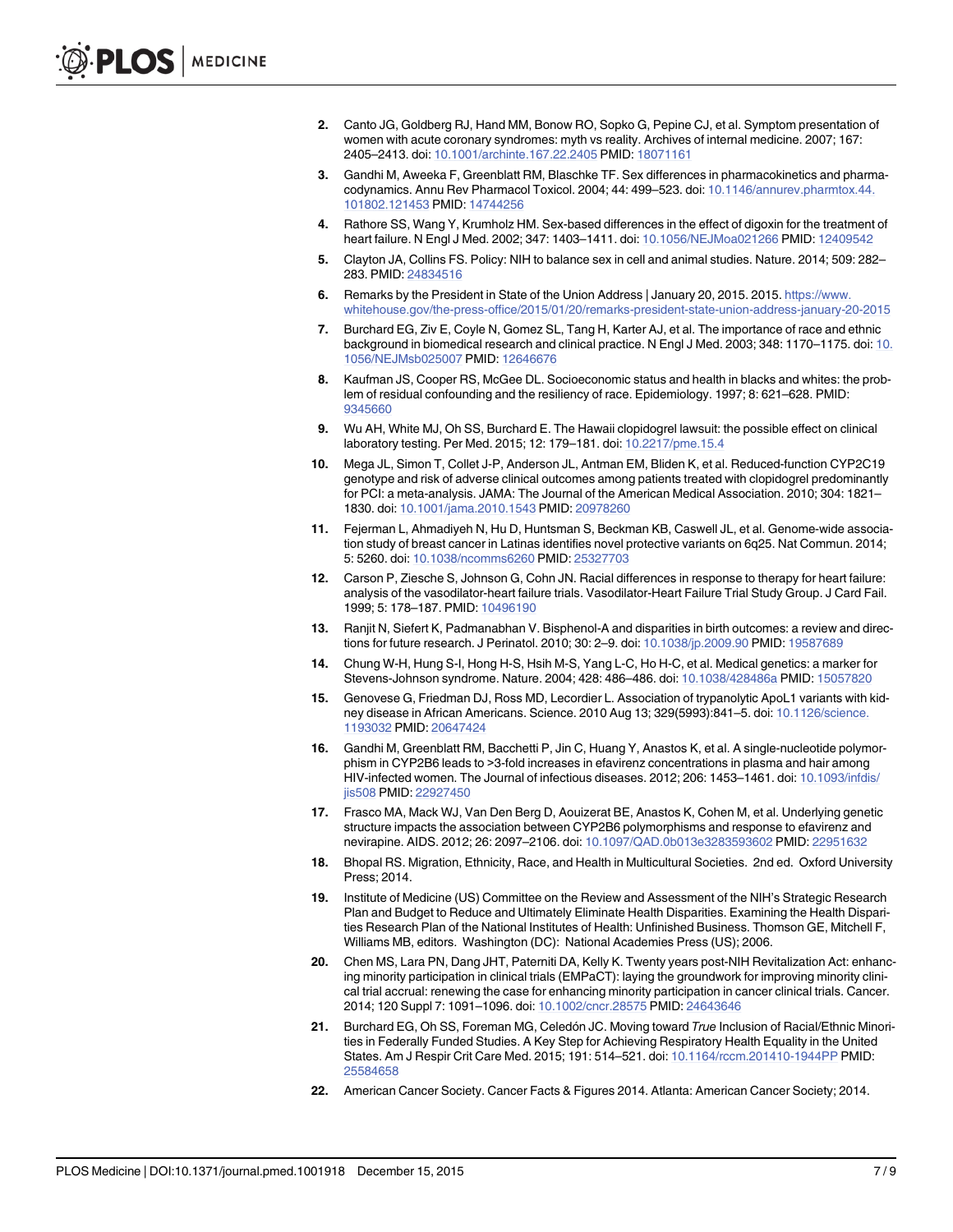- <span id="page-7-0"></span>[23.](#page-2-0) Murthy VH, Krumholz HM, Gross CP. Participation in cancer clinical trials: race-, sex-, and age-based disparities. JAMA: The Journal of the American Medical Association. 2004; 291: 2720–2726. doi: [10.](http://dx.doi.org/10.1001/jama.291.22.2720) [1001/jama.291.22.2720](http://dx.doi.org/10.1001/jama.291.22.2720) PMID: [15187053](http://www.ncbi.nlm.nih.gov/pubmed/15187053)
- [24.](#page-2-0) Chow EA, Foster H, Gonzalez V, McIver L. The Disparate Impact of Diabetes on Racial/Ethnic Minority Populations. Clinical Diabetes. 2012; 30: 130–133. doi: [10.2337/diaclin.30.3.130](http://dx.doi.org/10.2337/diaclin.30.3.130)
- [25.](#page-2-0) Sardar MR, Badri M, Prince CT, Seltzer J, Kowey PR. Underrepresentation of women, elderly patients, and racial minorities in the randomized trials used for cardiovascular guidelines. JAMA Intern Med. American Medical Association; 2014; 174: 1868–1870. doi: [10.1001/jamainternmed.2014.4758](http://dx.doi.org/10.1001/jamainternmed.2014.4758) PMID: [25264856](http://www.ncbi.nlm.nih.gov/pubmed/25264856)
- [26.](#page-2-0) LaVeist TA, Gaskin D, Richard P. Estimating the economic burden of racial health inequalities in the United States. Int J Health Serv. 2011; 41: 231–238. doi: [10.2190/HS.41.2.c](http://dx.doi.org/10.2190/HS.41.2.c) PMID: [21563622](http://www.ncbi.nlm.nih.gov/pubmed/21563622)
- [27.](#page-2-0) National Prevention Council. National Prevention Strategy. Washington, DC: US Department of Health and Human Services, Office of the Surgeon General; 2011.
- [28.](#page-2-0) Wendler D, Kington R, Madans J, Van Wye G, Christ-Schmidt H, Pratt LA, et al. Are racial and ethnic minorities less willing to participate in health research? PLoS Med. 2006; 3: e19. doi: [10.1371/journal.](http://dx.doi.org/10.1371/journal.pmed.0030019) [pmed.0030019](http://dx.doi.org/10.1371/journal.pmed.0030019) PMID: [16318411](http://www.ncbi.nlm.nih.gov/pubmed/16318411)
- [29.](#page-2-0) Powe NR, Gary TL. Clinical Trials. In: Beech BM, Goodman M, editors. Race & Research: Perspectives on Minority Participation in Health Studies. Washington, DC: American Public Health Association Press; 2004. pp. 61–78.
- [30.](#page-2-0) Durant RW, Wenzel JA, Scarinci IC, Paterniti DA, Fouad MN, Hurd TC, et al. Perspectives on barriers and facilitators to minority recruitment for clinical trials among cancer center leaders, investigators, research staff, and referring clinicians: enhancing minority participation in clinical trials (EMPaCT). Cancer. 2014; 120 Suppl 7: 1097–1105. doi: [10.1002/cncr.28574](http://dx.doi.org/10.1002/cncr.28574) PMID: [24643647](http://www.ncbi.nlm.nih.gov/pubmed/24643647)
- [31.](#page-2-0) George S, Duran N, Norris K. A systematic review of barriers and facilitators to minority research participation among African Americans, Latinos, Asian Americans, and Pacific Islanders. Am J Public Health. 2014; 104: e16–31. doi: [10.2105/AJPH.2013.301706](http://dx.doi.org/10.2105/AJPH.2013.301706) PMID: [24328648](http://www.ncbi.nlm.nih.gov/pubmed/24328648)
- [32.](#page-2-0) Sharrocks K, Spicer J, Camidge DR, Papa S. The impact of socioeconomic status on access to cancer clinical trials. Br J Cancer. 2014; 111: 1684–1687. doi: [10.1038/bjc.2014.108](http://dx.doi.org/10.1038/bjc.2014.108) PMID: [25093493](http://www.ncbi.nlm.nih.gov/pubmed/25093493)
- [33.](#page-2-0) Maxwell AE, Bastani R, Vida P, Warda US. Strategies to recruit and retain older Filipino-American immigrants for a cancer screening study. J Community Health. 2005; 30: 167–179. doi: [10.1007/](http://dx.doi.org/10.1007/s10900-004-1956-0) [s10900-004-1956-0](http://dx.doi.org/10.1007/s10900-004-1956-0) PMID: [15847243](http://www.ncbi.nlm.nih.gov/pubmed/15847243)
- [34.](#page-2-0) Johnson VA, Edwards KA, Sherman SL, Stephens LD, Williams W, Adair A, et al. Decisions to participate in fragile X and other genomics-related research: Native American and African American voices. J Cult Divers. 2009; 16: 127–135. PMID: [19824292](http://www.ncbi.nlm.nih.gov/pubmed/19824292)
- [35.](#page-3-0) Association of American Medical Colleges. The Diversity Research Forum: The Importance and Benefits of Diverse Faculty in Academic Medicine: Implications for Recruitment, Retention, and Promotion. Washington, DC; 2009.
- [36.](#page-3-0) National Science Foundation. Doctorate recipients from US colleges and universities [Internet]. [cited 11 Sep 2015]. <http://www.nsf.gov/statistics/sed/2013/data/tab24.pdf>
- [37.](#page-3-0) Rockey S. Diversity—Looking at the Numbers [Internet]. [cited 24 Sep 2014]. [http://nexus.od.nih.gov/](http://nexus.od.nih.gov/all/2012/07/20/diversity-looking-at-the-numbers) [all/2012/07/20/diversity-looking-at-the-numbers](http://nexus.od.nih.gov/all/2012/07/20/diversity-looking-at-the-numbers)
- [38.](#page-3-0) Rockey S. New NIH Study on Diversity [Internet]. [cited 23 Sep 2014]. [http://nexus.od.nih.gov/all/2011/](http://nexus.od.nih.gov/all/2011/08/18/new-nih-study-on-diversity/) [08/18/new-nih-study-on-diversity/](http://nexus.od.nih.gov/all/2011/08/18/new-nih-study-on-diversity/)
- [39.](#page-3-0) Ginther DK, Schaffer WT, Schnell J, Masimore B, Liu F, Haak LL, et al. Race, ethnicity, and NIH research awards. Science. 2011; 333: 1015–1019. doi: [10.1126/science.1196783](http://dx.doi.org/10.1126/science.1196783) PMID: [21852498](http://www.ncbi.nlm.nih.gov/pubmed/21852498)
- [40.](#page-3-0) Freedom of Information Act Request. NIH/Office of Extramural Research. 2014.
- [41.](#page-3-0) Reardon S. NIH to probe racial disparity in grant awards. Nature. 2014; 512: 243–243. doi: [10.1038/](http://dx.doi.org/10.1038/512243a) [512243a](http://dx.doi.org/10.1038/512243a) PMID: [25143096](http://www.ncbi.nlm.nih.gov/pubmed/25143096)
- [42.](#page-3-0) NIH VideoCast—Advisory Committee to the Director—December 2014 (Day 1) [Internet]. [cited 18 Dec 2014]. <http://videocast.nih.gov/summary.asp?live=15269&bhcp=1>
- [43.](#page-3-0) National Research Council, Committee on the Science of Team Science. Enhancing the Effectiveness of Team Science. Cooke NJ, Hilton ML, editors. Washington (DC): National Academies Press (US); 2015.
- [44.](#page-3-0) Freeman RB, Huang W. Collaboration: Strength in diversity. Nature. 2014; 513: 305. doi: [10.1038/](http://dx.doi.org/10.1038/513305a) [513305a](http://dx.doi.org/10.1038/513305a) PMID: [25230634](http://www.ncbi.nlm.nih.gov/pubmed/25230634)
- [45.](#page-3-0) Tabak LA, Collins FS. Weaving a richer tapestry in biomedical science. Science. 2011; 333: 940–941. doi: [10.1126/science.1211704](http://dx.doi.org/10.1126/science.1211704) PMID: [21852476](http://www.ncbi.nlm.nih.gov/pubmed/21852476)